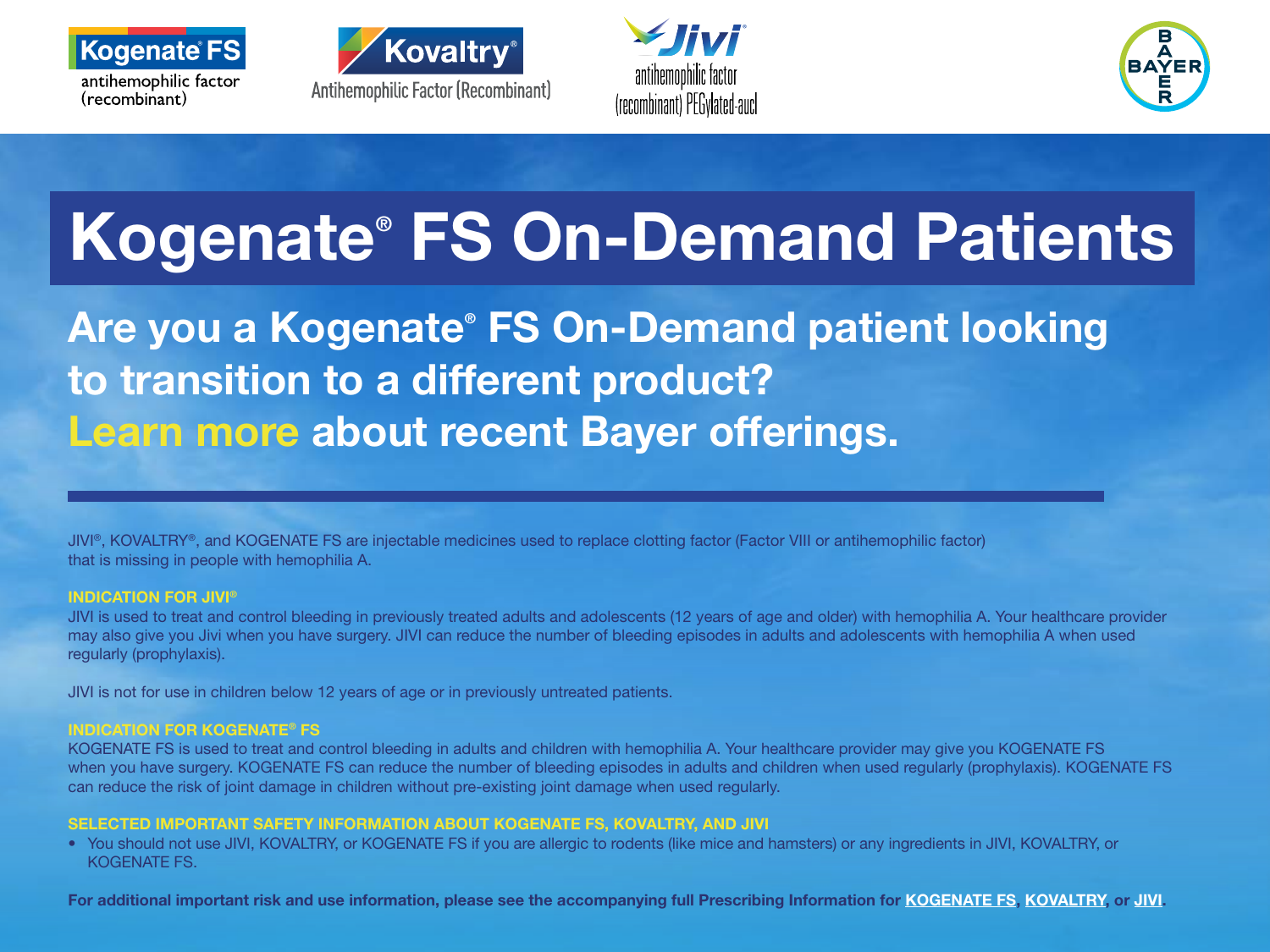







## Kogenate® FS, Kovaltry® , and Jivi® at a glance

|                                                  | Kogenate FS <sup>1</sup>                                 | Kovaltry <sup>2</sup>           | $J$ ivi $3$                                                                                                                         |
|--------------------------------------------------|----------------------------------------------------------|---------------------------------|-------------------------------------------------------------------------------------------------------------------------------------|
| <b>FDA Approval</b>                              | 1993                                                     | 2016                            | 2018                                                                                                                                |
| <b>Who It's For</b><br>(indicated age<br>groups) | Pediatric, adolescent and adult patients (0 - 65+)       |                                 | Adolescent and adult patients (12 - 65+)<br>Not indicated for children under 12 years<br>of age or in previously untreated patients |
| <b>Half-Life</b>                                 |                                                          | <b>Standard half-life (SHL)</b> |                                                                                                                                     |
| <b>Reconstitution</b><br><b>System</b>           | <b>Vial Adapter reconstitution device</b>                |                                 |                                                                                                                                     |
|                                                  | 25-gauge butterfly needle and pre-filled diluent syringe |                                 |                                                                                                                                     |
| <b>Cell Line</b>                                 | Same type of cell line                                   |                                 |                                                                                                                                     |

1. Kogenate Prescribing Information. Bayer HealthCare LLC, Whippany, NJ. 2. Kovaltry Prescribing Information. Bayer HealthCare LLC, Whippany, NJ; 2021. 3. Jivi Prescribing Information. Bayer HealthCare LLC, Whippany, NJ; 2

#### INDICATION FOR KOVALTRY®

KOVALTRY is used to treat and control bleeding in adults and children with hemophilia A. KOVALTRY can reduce the number of bleeding episodes in adults and children with hemophilia A when used regularly (prophylaxis). Your healthcare provider may give you KOVALTRY when you have surgery.

KOGENATE FS, KOVALTRY, and JIVI are not indicated for the treatment of von Willebrand disease.

### SELECTED IMPORTANT SAFETY INFORMATION ABOUT JIVI, KOVALTRY, AND KOGENATE FS

- Tell your healthcare provider about all the medical conditions that you have or had or are at risk of such as heart disease.
- Allergic reactions may occur with JIVI, KOVALTRY, and KOGENATE FS. Call your healthcare provider right away and stop treatment if you get rash or hives, itching, tightness of the chest or throat, dizziness, difficulty breathing, decrease in blood pressure, and nausea.
- Allergic reactions to polyethylene glycol (PEG), a component of JIVI, are possible.

Please see additional Important Safety Information throughout and the accompanying full Prescribing Information for [JIVI,](https://labeling.bayerhealthcare.com/html/products/pi/Jivi_PI.pdf) [KOVALTRY](http://labeling.bayerhealthcare.com/html/products/pi/Kovaltry_PI.pdf), and [KOGENATE FS](http://labeling.bayerhealthcare.com/html/products/pi/Kogenate-w-vial-adapter_PI.pdf).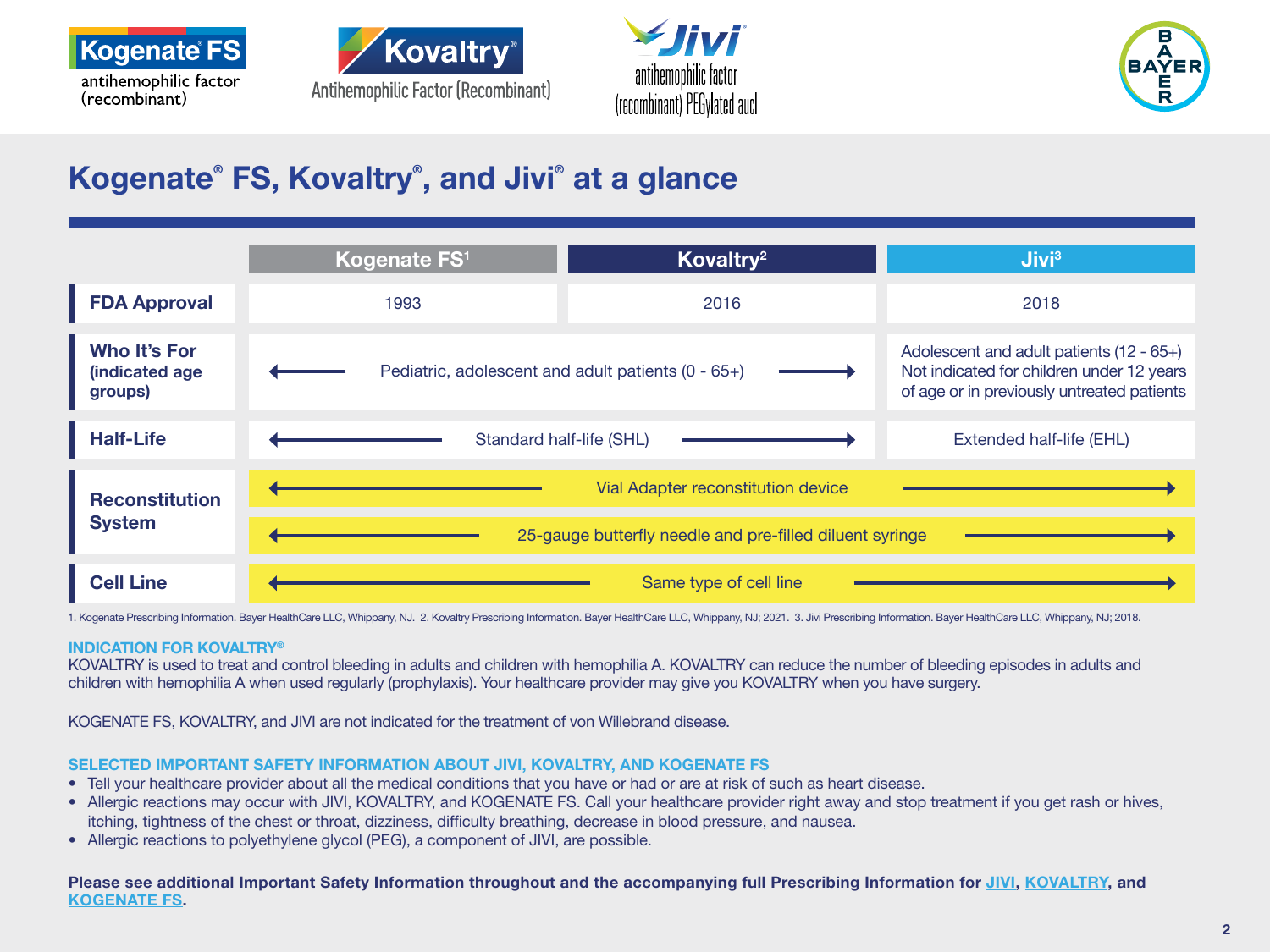





## Jivi®: Efficacy and safety for on-demand treatment in adolescents and adults, including those who transitioned from Kogenate® FS<sup>3,4,5</sup>



The on-demand arm in the Jivi clinical study and the subgroup analysis both included patients with Hepatitis B, Hepatitis C, and HIV.<sup>5</sup>

3. Jivi Prescribing Information. Bayer HealthCare LLC, Whippany, NJ; 2018. 4. Data on file. Protect VIII (13024) prior OD Kogenate FS/Helixate FS Cohort Descriptive Analysis. Bayer Healthcare LLC, Whippany, NJ. 5. Data on (13024) Subgroup- prior Kogenate FS/Helixate FS Cohort. Bayer Healthcare LLC, Whippany, NJ.

## SELECTED IMPORTANT SAFETY INFORMATION ABOUT KOGENATE FS AND JIVI

- Your body can also make antibodies, called "inhibitors," against JIVI, KOVALTRY, and KOGENATE FS, which may stop JIVI, KOVALTRY, and KOGENATE FS from working properly. Consult your healthcare provider to make sure you are carefully monitored with blood tests for the development of inhibitors to Factor VIII.
- If your bleeding is not being controlled with your usual dose of JIVI, KOVALTRY, or KOGENATE FS consult your doctor immediately. You may have developed Factor VIII inhibitors to JIVI, KOVALTRY, or KOGENATE FS. If your bleeding is not being controlled with your usual dose of JIVI you may have developed antibodies to PEG and your doctor may carry out tests to confirm this.
- You should not use JIVI, KOVALTRY, or KOGENATE FS if you are allergic to rodents (like mice and hamsters) or any ingredients in JIVI, KOVALTRY, or KOGENATE FS.

Please see additional Important Safety Information throughout and the accompanying full Prescribing Information for [JIVI](https://labeling.bayerhealthcare.com/html/products/pi/Jivi_PI.pdf), [KOVALTRY®](http://labeling.bayerhealthcare.com/html/products/pi/Kovaltry_PI.pdf) [ANTIHEMOPHILIC FACTOR \(RECOMBINANT\)](http://labeling.bayerhealthcare.com/html/products/pi/Kovaltry_PI.pdf), and [KOGENATE FS.](http://labeling.bayerhealthcare.com/html/products/pi/Kogenate-w-vial-adapter_PI.pdf)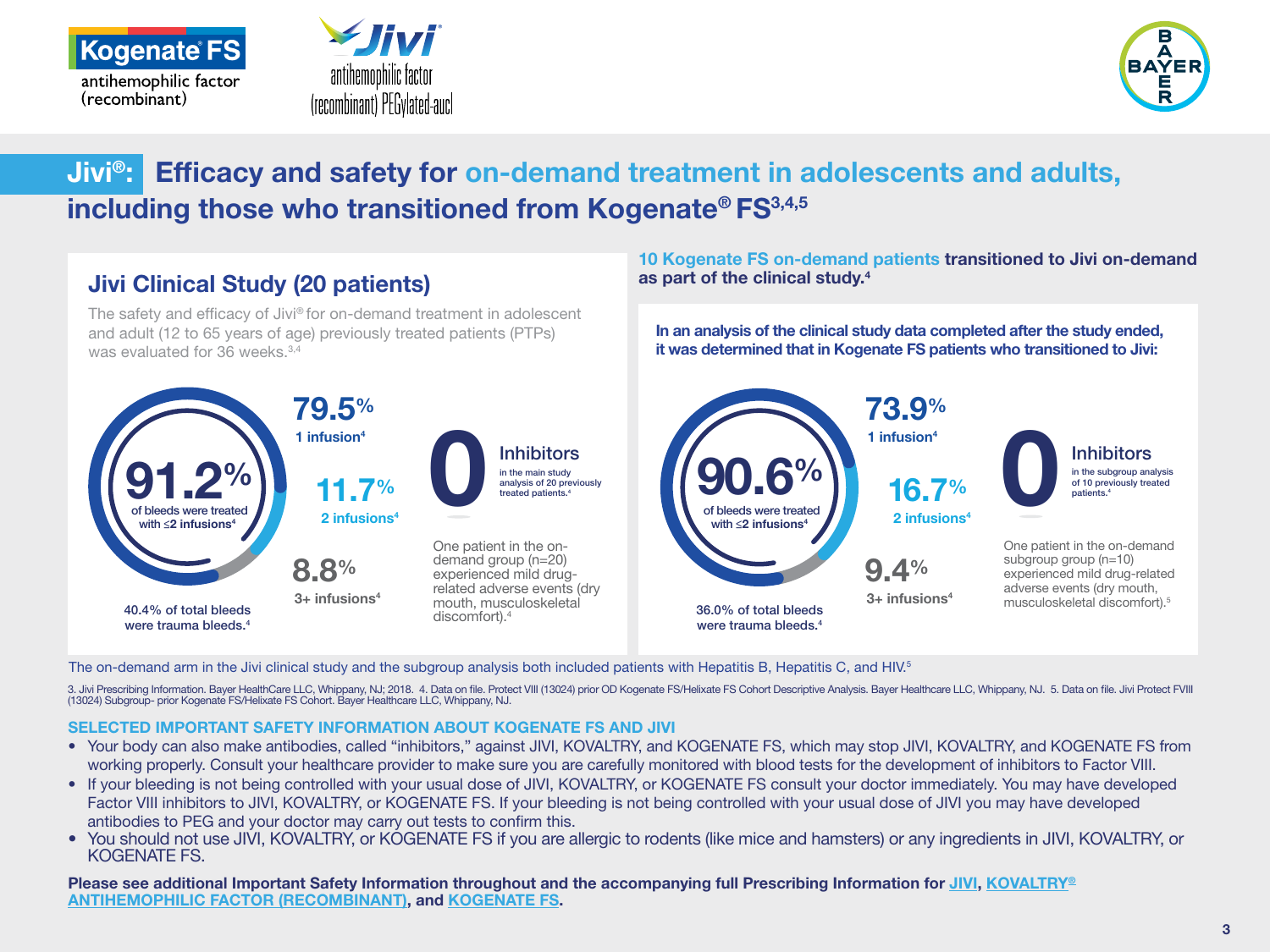

i<br>L





## Kovaltry®: Efficacy and safety for on-demand treatment in adolescents and adults, including those who transitioned from Kogenate® FS<sup>2,6,7</sup>



The on-demand arm in the Kovaltry clinical study and the subgroup analysis both included patients with Hepatitis B, Hepatitis C, and HIV.<sup>6</sup>

2. Kovaltry Prescribing Information. Bayer HealthCare LLC, Whippany, NJ; 2021. 6. Data on file. Leopold II (14319) prior OD Kogenate FS/Helixate FS Cohort - Descriptive analysis. Bayer Healthcare LLC, Whippany, NJ. 7. Data (14319) prior OD Kogenate FS/Helixate FS Cohort. Bayer Healthcare LLC, Whippany, NJ.

## SELECTED IMPORTANT SAFETY INFORMATION ABOUT JIVI®, KOVALTRY, AND KOGENATE FS

- The common side effects of JIVI are headache, cough, nausea, and fever.
- The common side effects of KOVALTRY are fever, headache, and rash, in addition to inhibitors in patients who were not previously treated or minimally treated with Factor VIII products.
- Other common side effects of KOGENATE FS are local injection site reactions (pain, swelling, irritation at infusion site) and infections from implanted injection device.
- These are not all the possible side effects with JIVI, KOVALTRY, and KOGENATE FS. Tell your healthcare provider about any side effect that bothers you or that does not go away.

Please see additional Important Safety Information throughout and the accompanying full Prescribing Information for [JIVI](https://labeling.bayerhealthcare.com/html/products/pi/Jivi_PI.pdf) [ANTIHEMOPHILIC FACTOR](https://labeling.bayerhealthcare.com/html/products/pi/Jivi_PI.pdf)  [\(RECOMBINANT\) PEGYLATED-AUCL,](https://labeling.bayerhealthcare.com/html/products/pi/Jivi_PI.pdf) [KOVALTRY](http://labeling.bayerhealthcare.com/html/products/pi/Kovaltry_PI.pdf), and [KOGENATE FS](http://labeling.bayerhealthcare.com/html/products/pi/Kogenate-w-vial-adapter_PI.pdf).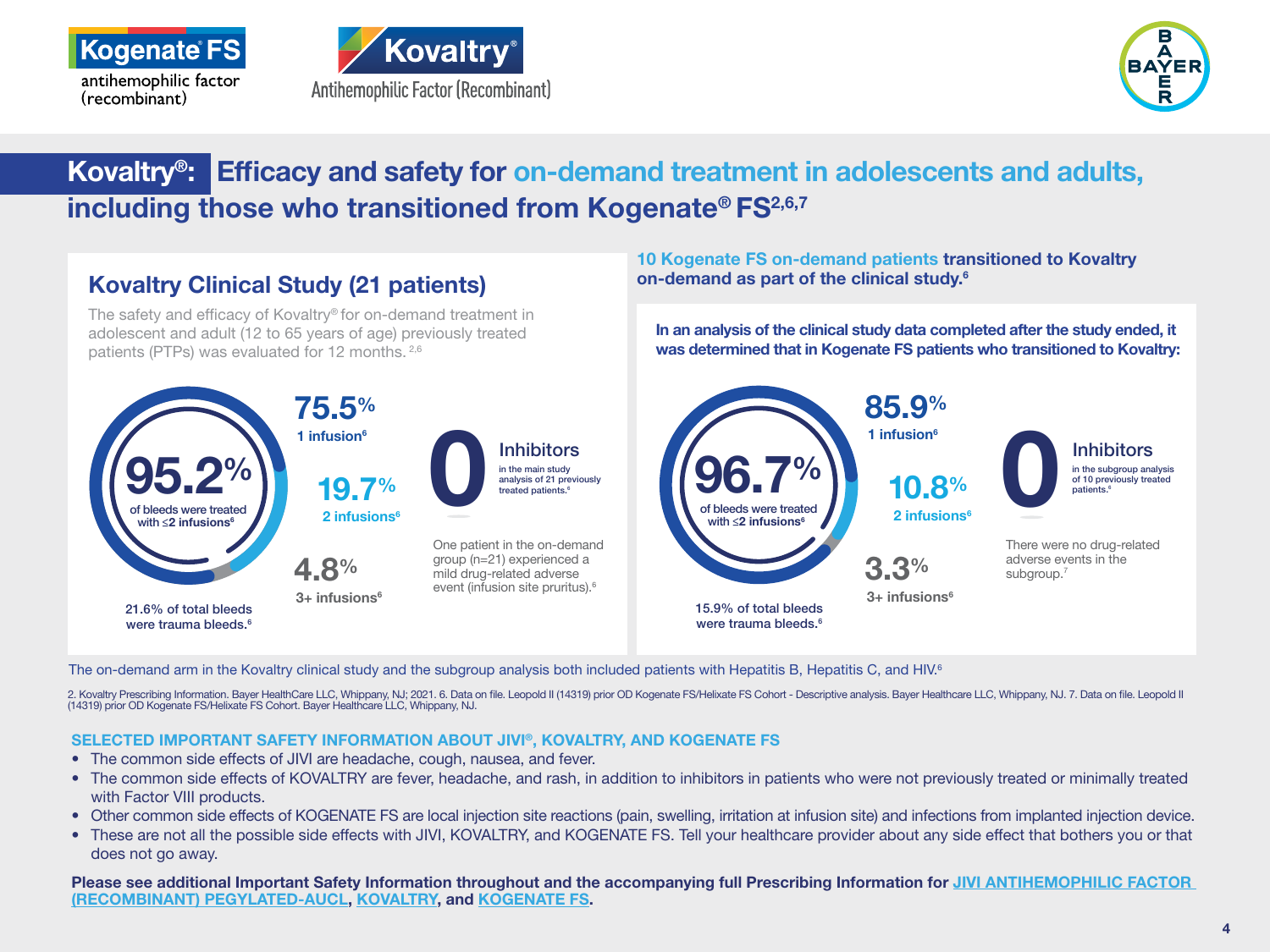







## Bayer is committed to helping you with insurance, financial and affordability challenges

Take advantage of all that Access Services by Bayer can offer, including:



| <b>Patient Loyalty Program<sup>tsil</sup></b>                                                                                                                                                                                                                                        | <b>Free Trial Program<sup>#§</sup></b>                                                                                                                                                                                              |  |
|--------------------------------------------------------------------------------------------------------------------------------------------------------------------------------------------------------------------------------------------------------------------------------------|-------------------------------------------------------------------------------------------------------------------------------------------------------------------------------------------------------------------------------------|--|
| Bayer is committed to helping you start and stay on therapy regardless<br>of changes in your commercial health insurance coverage status.<br>Eligible patients can receive Kogenate® FS, Kovaltry® or Jivi® at no cost if<br>you experience gaps or changes with insurance coverage. | Patients new to Kovaltry or Jivi can receive 1 month of free therapy.<br>• The selected product is delivered to your home.<br>• Any patient new to Kovaltry or Jivi is able to participate, regardless of insurance type or status. |  |
| \$0 Product Co-Pay Program <sup>*†</sup>                                                                                                                                                                                                                                             | Jivi Reimbursement for Lab Testing* <sup>†</sup>                                                                                                                                                                                    |  |
| Most commercially insured patients can receive Kovaltry or Jivi for as little as<br>\$0 per prescription, regardless of income. (Up to \$12,000 in out-of-pocket                                                                                                                     | You may be able to receive up to \$250 per year to offset out-of-pocket costs for laboratory tests for Jivi.                                                                                                                        |  |
| cost assistance available per year.)<br>Assistance is awarded per patient. Multiple members of the same household                                                                                                                                                                    | <b>Live Helpline Support</b>                                                                                                                                                                                                        |  |
| can apply.<br>Call 1-647-245-5619 or visit copaysupport.bayer.com to get started<br>saving today!                                                                                                                                                                                    | Consult with an insurance expert<br>Live helpline support from 8:00 AM to 8:00 PM ET, Monday - Friday<br>Multiple languages, including Spanish, are available                                                                       |  |

## Jivi and Kovaltry are covered for 99% of patients nationally.<sup>1#</sup>

\*Co-pay program support is available for up to 1 year. Can include any out-of-pocket prescription costs, such as co-pay and co-insurance.

†Patients who are enrolled in any type of government insurance are not eligible. Bayer reserves the right to rescind, revoke, or amend this offer without notice at any time. ‡Participation in the Jivi or Kovaltry Free Trial Program is limited to 1 time only per product (patients currently using Jivi or Kovaltry are not eligible for a Free Trial of their current product). The Free Trial Program includes 1 month supply up to a maximum of 40,000 IU. The Free Trial Program for Jivi is available to patients 12 years of age and older. Bayer reserves the right to rescind, revoke, or amend this offer without notice at any time.

§The medication provided through this program is at no cost to the patient and is not contingent on future use of this medication. Reselling or billing any third party for free product provided by this program is prohibited by law.

¶Formulary status is believed to be accurate as of March 1, 2021 but cannot be guaranteed. Formulary status for national plans may not reflect plan variation at the local level. Lower copay costs do not necessarily reflect a cost advantage in the outcome of the condition treated because there are other variables that affect relative cost. Formulary status does not imply a comparison of efficacy, safety, or dosing.

#Jivi coverage includes pharmacy and medical lives across commercial (99%), fee-for-service Medicaid (100%), and Managed Medicaid (100%); it does not include Medicare (48%). Kovaltry coverage includes pharmacy and medical lives across commercial (99%), fee-for-service Medicaid (100%), and Managed Medicaid (100%); it does not include Medicare (49%). Percentage represents the coverage within the book of business. n=1,635, 51, 366.

## SELECTED IMPORTANT SAFETY INFORMATION ABOUT JIVI, KOVALTRY, AND KOGENATE FS

• You should not use JIVI, KOVALTRY, or KOGENATE FS if you are allergic to rodents (like mice and hamsters) or any ingredients in JIVI, KOVALTRY, or KOGENATE FS.

For additional important risk and use information, please see the accompanying full Prescribing Information for [KOGENATE FS](http://labeling.bayerhealthcare.com/html/products/pi/Kogenate-w-vial-adapter_PI.pdf), [KOVALTRY](http://labeling.bayerhealthcare.com/html/products/pi/Kovaltry_PI.pdf), or [JIVI](https://labeling.bayerhealthcare.com/html/products/pi/Jivi_PI.pdf).